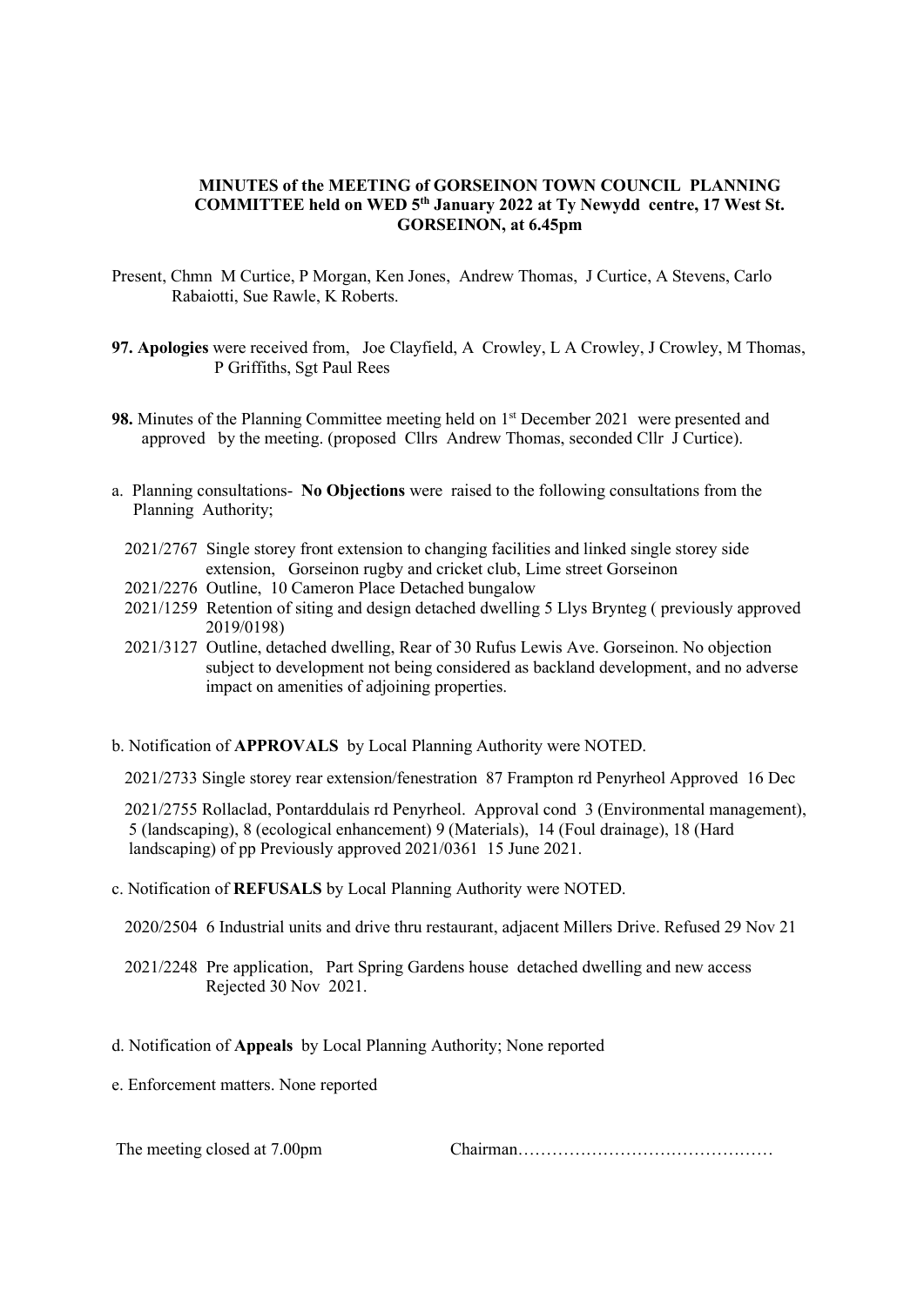## MINUTES of the MEETING of GORSEINON TOWN COUNCIL, held on WEDNESDAY 5th January 2022 at Ty Newydd Community centre,(In person and via TEAMS remotely) 17 West St. GORSEINON, at 7pm

- Present, Chmn M Curtice, P Morgan, Ken Jones, Andrew Thomas, J Curtice, A Stevens, Carlo Rabaiotti, Sue Rawle, K Roberts
- 99. Apologies were received from, Joe Clayfield, A Crowley, L A Crowley, J Crowley, M Thomas. P Griffiths, Sgt Paul Rees
- 100. DECLARATIONS OF INTEREST. No declarations of interest were received,
- 101. MAYORS ANNOUNCEMENTS. Clerk advised the Mayor had attended the following events;

90th birthday Mrs Carol Lewis Mon 6th Dec 2022 Leigh Halfpenny Bursary winner Emmanuil Sidorenko (boxing) Tue Dec 7<sup>th</sup> presentation by Mayor. West St Gym Xmas show Thur 9 Dec 6.15pm start Mayor/consort Best dressed shop and house Gorseinon/Penyrheol 2021 winners. Awards given Dec 30th Best dressed shop Heaven Gorseinon High street Best house Gorseinon 117 Alexandra road Gorseinon Best house Penyrheol 2 Frampton Court Penyrheol

- 102. **Freedom of the town award** to 360 ATC Squadron had been provisionally arranged for Sat FEB 12 2022 but was likely to now be postponed till later in year due to Covid restrictions. The Freedom of the Town award had been approved and the certificates commissioned. The 360 Llwchwr ATC Cadets would have been presented at an event on Saturday 12 Feb 2022, following a parade through the town, but it agreed to postpone until later in Summer when Covid restriction were over. A meeting with ATC was to take place on Mon Jan 10 at which revised arrangements would be made...
- 103.Clerk presented the 2022/23 Draft budget and programme for discussion and approval. The Town Council had been requested to set the Town Council precept for 2022/23, to advise Swansea Council by end January. The precept was based on 3288 properties down from 3319 last year. Requested new schemes from Councillors included;

 Xmas tree Gowerview green space Soft surfacing in the Barn for youngsters CCTV contribution if needed Queens Jubilee event 2022. Supply of engraved pens for local schoolchildren Maintenance budget for Ty Newydd to include emergency external stairs for top floor. Repair of Town Clock West street

 Members discussed and unanimously approved the enclosed draft budget for 2022/23 with a total cost of £157611. Following approval of the draft budget they discussed the precept to be set for the coming year and agreed to set a precept of £40 per household an increase from £39, giving a total yearly precept of £131520. The Clerk was to advise Swansea Council accordingly.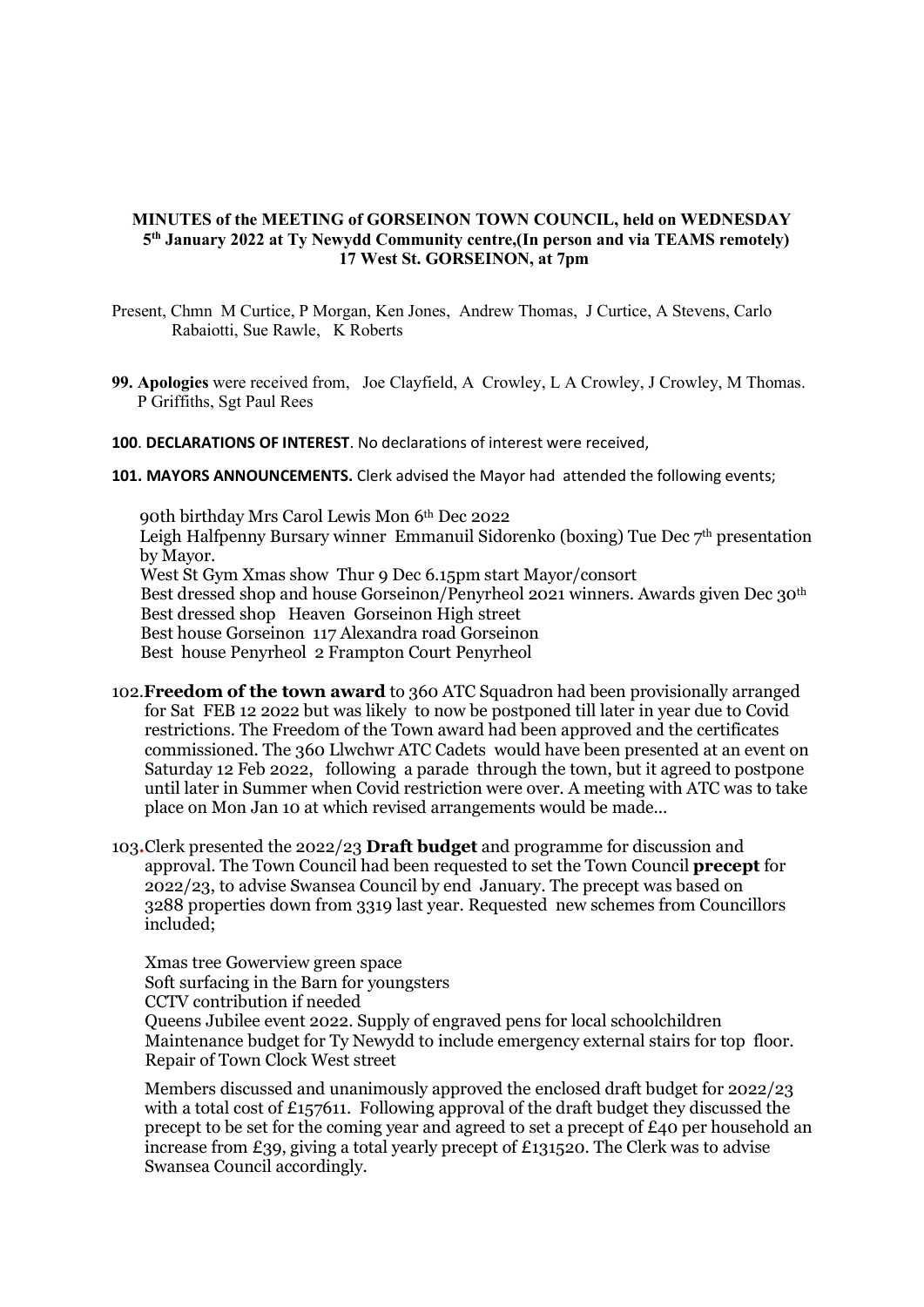104. POLICE MEETING. The Police were not represented at the meeting, and no crime figures had been forwarded. Apologies had been received from Sgt Rees who was transferred to Covid duties, but would attend the next meeting . The meeting asked that in future the Clerk request crime figures be forwarded when the police are unable to attend in person. Cllr J Curtice advised that in discussion with Sgt Rees he advised that the antisocial behaviour incidents at the bus station had now significantly reduced since Police presence and CCTV van had been placed there.

105.PUBLIC FORUM. No members of the Public had raised any questions before the meeting.

## 106.APPROVAL OF MINUTES

a.The Clerk presented the December 1st 2021 minutes (which had been distributed previously) for approval. They were approved with no amendments. (Proposed A Thomas, seconded by J Curtice).

# 107. MEMBER REPORTS on Local Matters from Town and County Councillors

a.Cllr Andrew Stevens – Rural development partnership had discussed Potential street food festival in Gorseinon ( before end March 2022), where there was a small budget for street markets. It was agreed the need to engage street businesses and Town Council in discussions There was concern expressed however re covid at present and the timescale which was felt too short at present, and the event would be better supported in Summer months. Cllr Jan Curtice reminded members of the Canolfan food festival which had now ended which was considered to be out of the town centre at the time. The overall concept was supported by all Members but the timescale was too soon.

 Cllr A Stevens had been asked to organise work on the local clock on the former Civic building on West St. /lime street which needed repair. A fund had now been secured within Swansea Council to address local clocks needing repair, and AS advised the work would soon be in hand for West St..

 The exciting £120000 new childrens play area at Parc Melyn Mynach was due to be opened by Easter 2022, and also the new play area for the Loughor foreshore, which was to be opened first.

 AS reported an anti social behaviour incident in Parc Melyn Mynach of youths setting a fire at the side of the container used for storage of parc equipment. The Police had been advised. Concern was expressed of likely vandalism to the new Playground in future.Police would be asked to monitor area

 AS formally thanked Gower Xmas trees for supplying a free large Xmas tree for Argyll Gardens and the installation for community use, which had proved a great feature over xmas period.

b.Cllr Jan Curtice reported on the new memorial bench had been installed in front of Gorseinon hospital. The Wednesday pop up café at New Lodge was going very well, and between 40-50 locals of all ages attending. Residents from Llys Tywysog had attended recently.

 Cllr Curtice summarised progress on the new housing scheme coming to Heol Gwynfaen Penyrheol, which had required the existing play area to be closed for a short period.

 Future siting of a Xmas tree on Gower View Green had been initiated by the Penyrheol County Members, probably for Xmas 2022, due to issues over the supply of electricity to the site. A meeting had taken place on Nov 30<sup>th</sup> at Argyll Gardens with Cllr J C, A Stevens, Clerk and Swansea Council officers to discuss Xmas tree. It had been decided as the original Xmas tree had been removed, a cut 18 ft tree would be supplied in future, installed in a stainless steel tube fabricated by Cross Engineering at a cost of £1500.

c.Cllr M Curtice reported on a petition to do away with Gorseinon road humps he had heard of. Cllr Morgan also noted the harsh humps in Asda access road. Cllr K Roberts had requested information From Highways dept on whether road accidents had been reduced, and had requested a speed survey be conducted to compare before and after the humps had been introduced.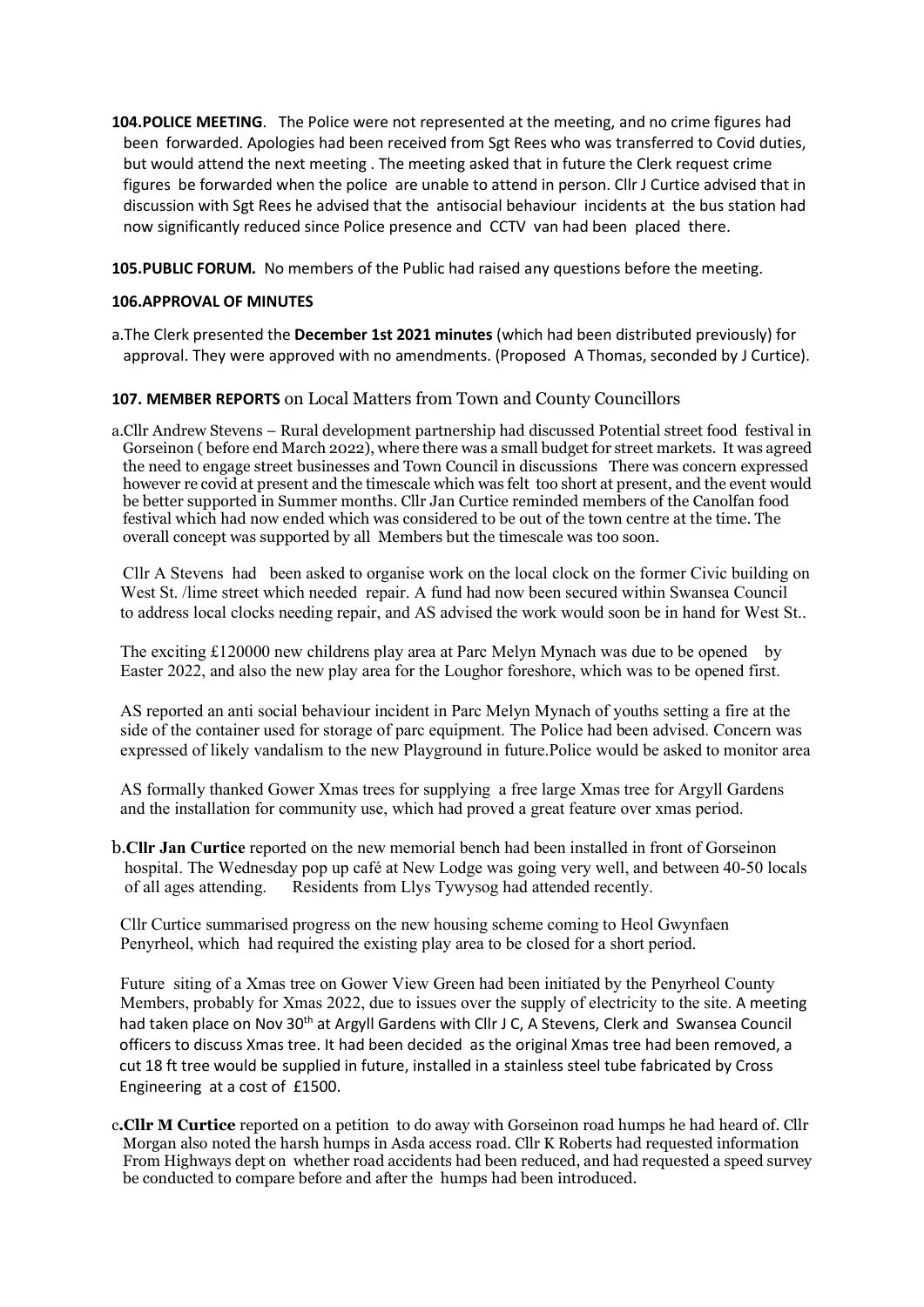- d.Cllr Ken Jones outlined ongoing problem of broken bottles, and anti social behaviour in Argyll Gardens.
- e.Cllr Kelly Roberts thanked all those involved in Xmas Food parcel delivery, and thanked Council for use of Ty Newydd building to distribute over 60 gift parcels. The new arrangement was a great success she reported, with parcels being delivered direct to homes..
- f. Cllr Rawle advised she had the historical postcards of Swansea from the Library archives and would be doing a display in the library in due course. Cllr Sue Rawle was also thanked for offering to do the interpretation of local history needed for the information boards along the newly extended cycle route from Grovesend to Pontarddulais which had

#### 108. CLERKS MATTERS

now been started.

a) A request for financial assistance had been previously been received from the following. Members had agreed in Feb. meeting that the grant allocation would remain in place and be distributed to worthy causes throughout the year as the Covid pandemic eased. The following grants had previously been approved;

 Parc y Werin Bowls club towards grounds maintenance, £500 grant approved October meeting Parc y Werin committee for bench. £650 grant for picnic bench approved Oct meeting Cllr Andrew Stevens Decky Memorial run. £200 was agreed be donated. Cllr Joe Clayfield local cystic Fybrosis bike ride . Agreed £200 be donated. One Heart drummers, £200 was agreed be donated. Moving Forward Group, £250 was agreed be donated.

- b) New Children adventure playground Parc Melyn Mynach Update from C/Cllr Jan Curtice was given with intended start in Jan?Feb 2022 and its opening planned for Easter 2022.
- c) Woodland Trust had delivered 420 saplings for a wild woodland to the Clerk. They had been delivered on November 25, and were available for planting Spring 2022 for named sites locally.
- d) Clerk advised of tree order with Swansea Council for 3 New oak trees **Argyll gardens.**  2 Weeping willows, 5 trees in bus station, 49 Trees at bottom Lime street/ Heol y Mynydd. Planting was programmed for Jan 2022 because of delivery delays. Clerk advised that the 100 Hydrangea plants had now been planted in Argyll Gardens, funded by the Town Council.
- e) A number of the old defibrulators that had been installed around the town by Cariad were now in need of maintenance and new batteries. A formal quote had been received for the servicing of the 10 Cariad defibs now requiring work, and the 3 year quote had been accepted, at a cost of £2250 for a 3 year contract, plus £85 per year servicing per unit. Members had accepted maintenance contracts of older defibulators in the area, and Dave Nicholas Life Support training & Safety 3 year contract had now been let. Response from Grovesend Community Council indicated that the 3 defibs in Grovesend/Waungron had been funded by the 2 County Councillors, and that Grovesend Council could not afford to contribute towards their costs with their small budget.
- f) Xmas lights had been installed around the town and had been switched on at end of November. Clerk had advised Members of the **Xmas lights** arrangements. New Lamposts had been installed week commencing Nov 10<sup>th</sup>, & panels installed in week 3 by Centregreat Ltd. The chosen panels for phase 2 had been delayed for 2021, but temporary replacement panels were being provided and compensation awarded. The correct panels would be provided for 2022 by Festive lighting C0.
- g) Clerk raised issue of May 2022 elections, asking if we should advertise potential vacancies on Town Council to generate interest was discussed by Councillors in advance of the May elections where a number of Councillors were not seeking reelection for a further 5 years. It was discussed and agreed no promotions were to be done in advance of the elections, but if any vacancies still existed after the elections they would be filled by cooption in the normal manner and those vacancies could be advertised at the time.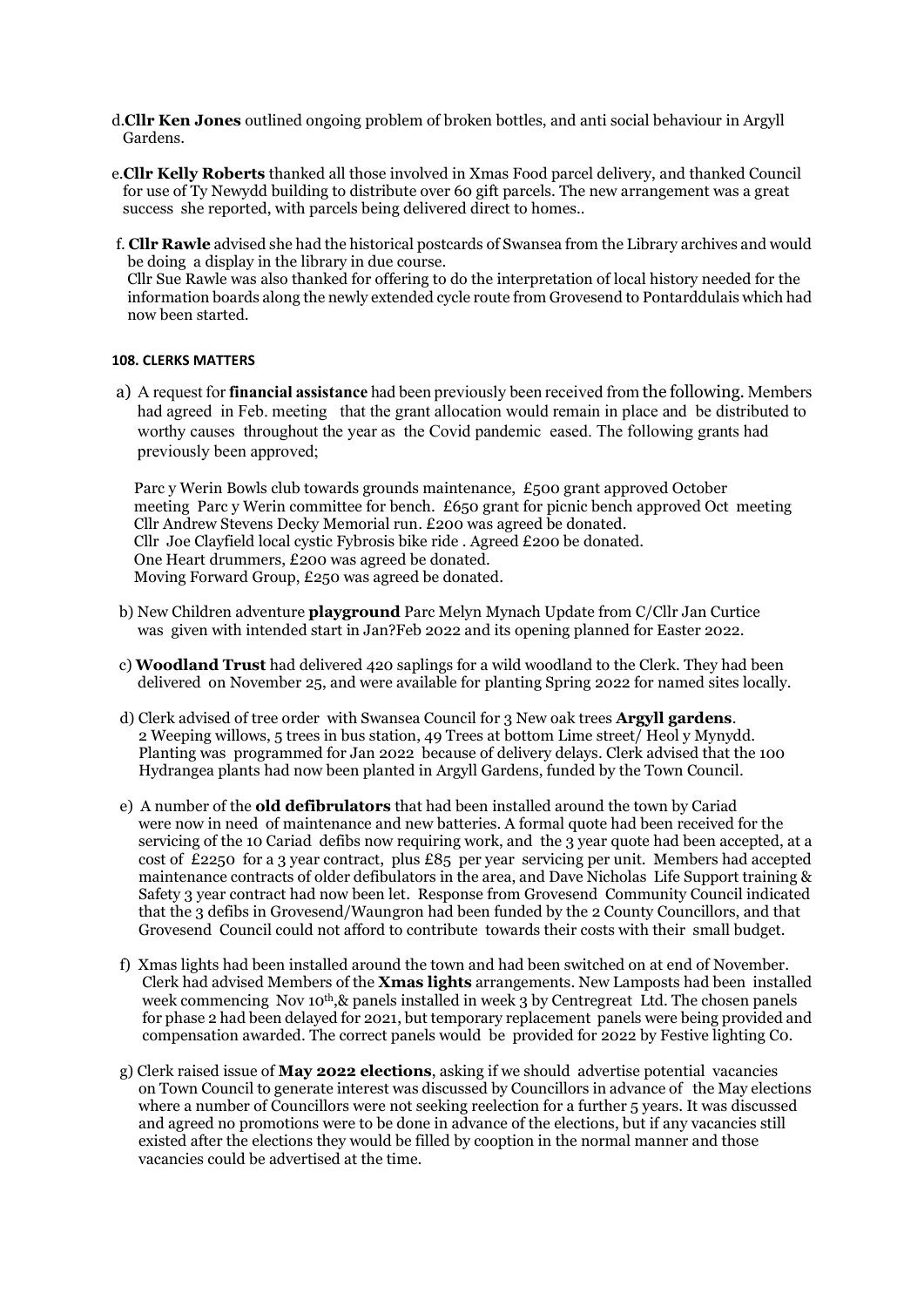- h) Notice of closure of Barclays bank Gorseinon Feb 1 2022 had been received. A Temporary vehicle would be placed in Lime St car park. Cllr K Roberts advised she had been in discussion with the Bank, and had advised Ty Newydd building may be a suitable venue for future bank transactions on an occasional basis. She advised bank to contact Clerk to discuss.
- i) A Potential CCTV site survey of Gorseinon had been undertaken on Dec 6/7, as part of a wider survey of the Swansea area by Swansea Council,following funding support for new CCTV installations. Priority sites where existing poles were already in situ at High street crossroads, Bus station, lower High street, plus a movable CCTV structure were suggested at the meeting. Swansea Council had secured a fund to cover installation in local centres in the County.
- j) Web site upgrade 2021. Clerk had updated Members on current position re website upgrade, fol lowing 3 formal tenders which had been secured to upgrade the Councils web site. It was agreed for the web site sub committee to review the position in 2021. Following debate it was confirmed that an updated website was the priority, with minimum management of the site required. Clerk advised that work on the new draft website was progressing and a final draft would be pre sented in coming months for further discussion.
- k) The **POP UP CAFÉ** Xmas party was on Dec 15. Money had been provided by County Members to support the event.
- l) Summer planting 2022 Swansea Council quote had been received for a total figure of £4690 inc vat. The schemes included the following. Members agreed to fund the works and accept the quote.

 18 Lampost baskets 2 hanging baskets 12 Troughs 2 x 3 tier planters 2 extra troughs Parc Werin school Barrier troughs Penyrheol Post office

- m) Xmas lights & Xmas trees. Locations were requested for a few spare small Xmas trees in the area. Members would look at their areas and report back on potential sites
- n) Queens jubilee 2022.Quotes received for gifts from Insignia. Members agreed to order 2000 ball point pens suitably inscribed from Insignia for future presentation to local schoolchildren in both junior schools and Penyrheol Comprehensive. The pens would be presented at a future date and be inscribed with Town Council and Jubilee insignia to commemorate the event.
- o) Cllr Stevens updated Members on work to extend the existing cyclepath from Grovesend to Tesco in Pontarddulais which was now underway and should be finished this year. As an active travelpath the measurements needed to be 2.5metres wide along the route. Cllr Sue Rawle was thanked for offering to do the interpretation of local history needed for the in formation boards along the route.

### 109. REPORTS FROM OUTSIDE BODIES. None to report.

- a. An email had been received from Gorseinon Brass Band advising they were having to relocate from the New Lodge Club as a base for their practising, and were asking of any alternative venues in the locality. Chairman had investigated possible locations in the town, but advised the band was not being relocated but was being asked to pay for hire of the room it used, which had been free previously. Members discussed the issue and suggested the Band seek a grant from the Town Council towards the cost of renting a room for practice at the New Lodge.
- b. Clerk reported on future meeting re One Voice Wales area meeting Monday 17 Jan 7pm via Starleaf

#### 110.CORRESPONDENCE; None reported